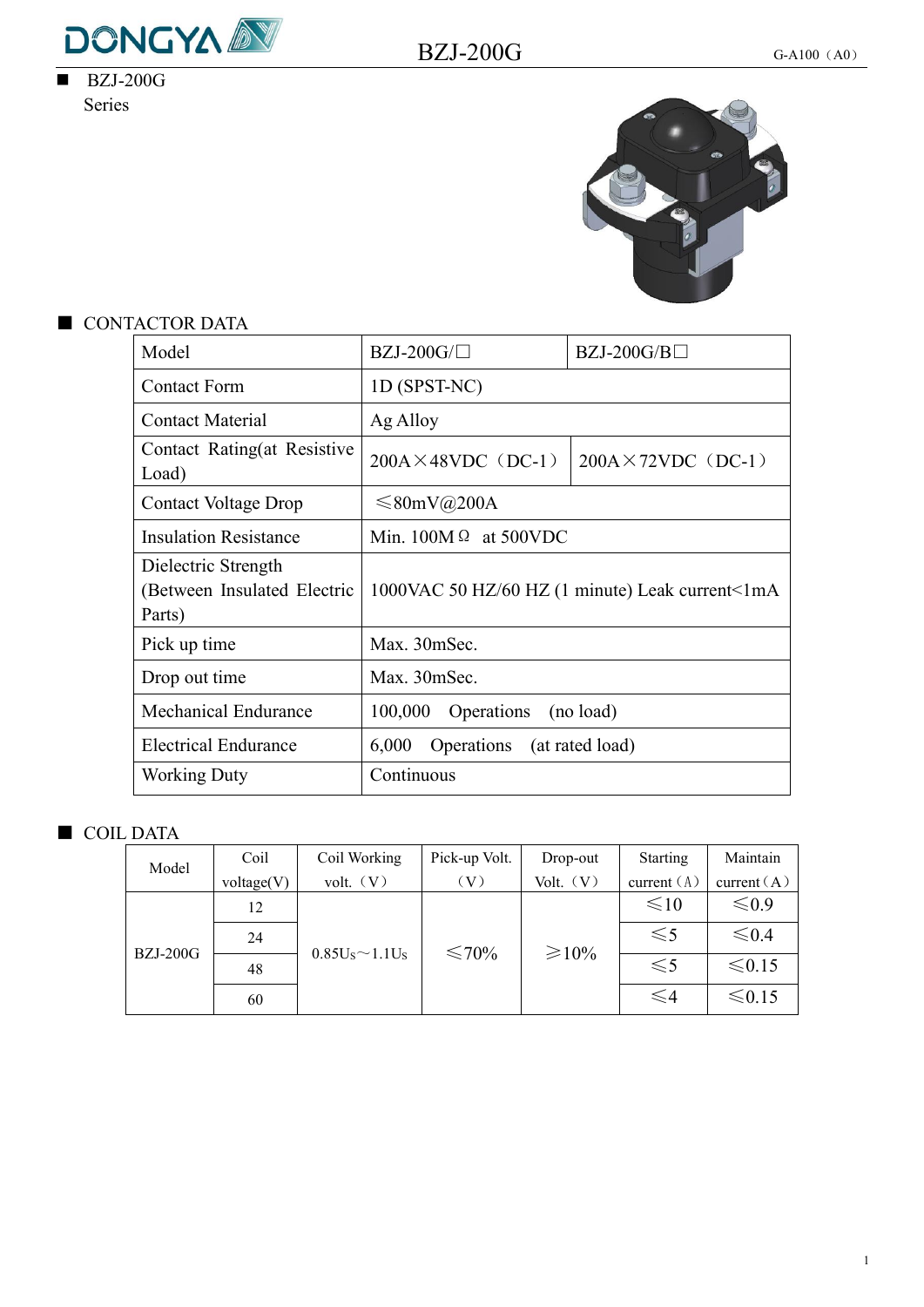

 $BZJ-200G$  G-A100 (A0)

■ Part Numbering System



Example: BZJ-200G/48; means: normal closed DC contactor, 200A for DC-1 load rated current, coil voltage 48V DC 。

■ Shape installation and circuit diagram

BZJ-200G unit (mm)